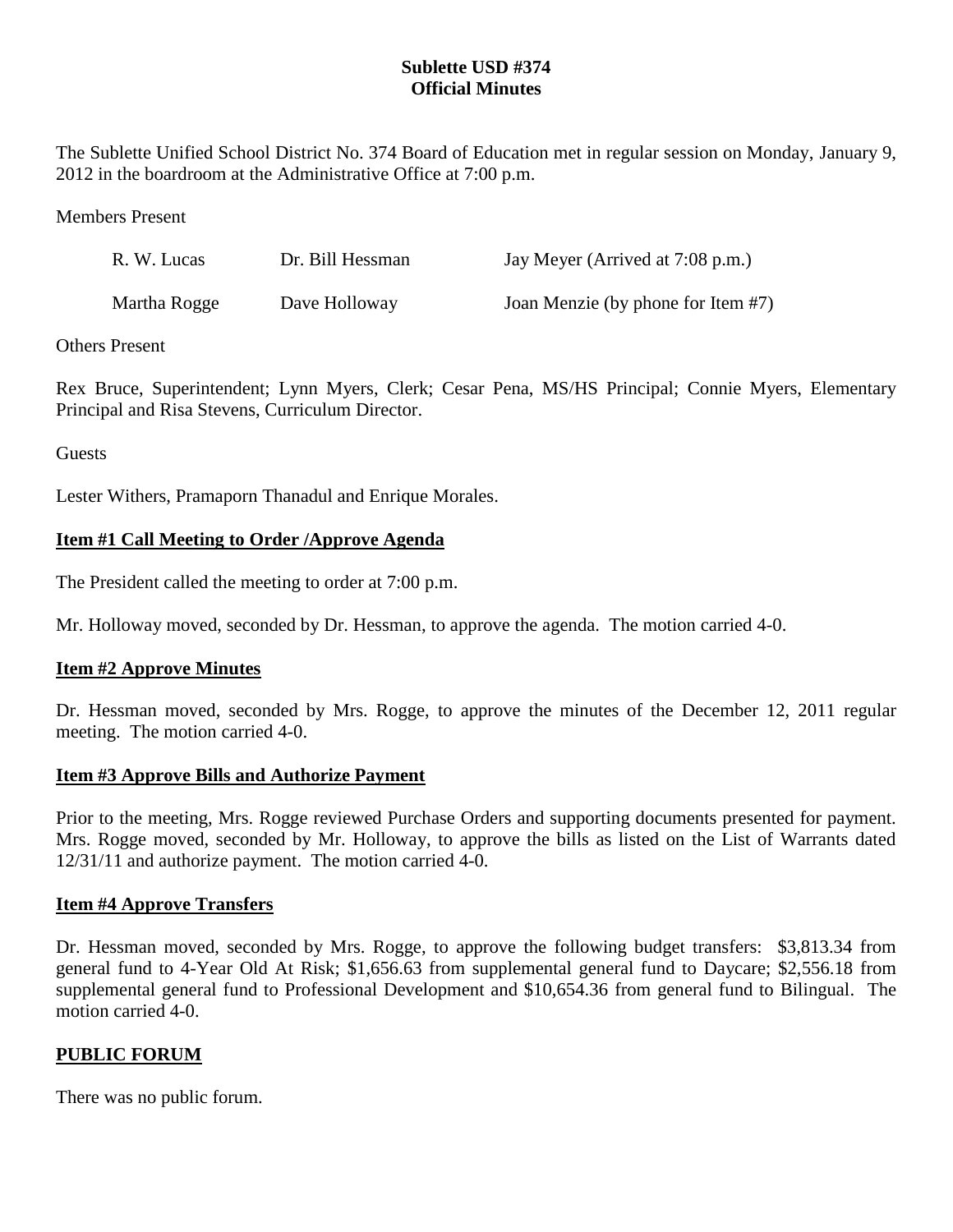Board Minutes Page 2 January 9, 2012

### **Reports**

#### Curriculum

Mrs. Stevens discussed what it would entail to provide a FFA program in the district.

#### **Principals**

Mr. Pena provided the Middle School/High School report.

Mrs. Myers provided the Elementary School report.

#### SWPRSC/HPEC

Mr. Meyer reported on the SWPRSC Board meeting. Mr. Lucas reported on the HPEC meeting.

#### Superintendent:

Mr. Bruce reported that there may money available from the state for vo-tech and agriculture programs this year.

He reminded the board the district Christmas Party will be January 30, 2012 at 6:30 p.m. at the high school cafeteria.

#### **Item #5 Negotiations**

Mrs. Rogge moved, seconded by Mr. Holloway, to approve the certified and supplemental raises accepted by the certified staff. The motion carried 5-0.

#### **Item #6 Resignations**

Mrs. Rogge moved, seconded by Dr. Hessman, to accept the resignation of Bobbie Patrick as elementary school cook. The motion carried 5-0.

#### **Item #7 Consider Board Member Opening**

Mrs. Rogge moved, seconded by Mr. Meyer, to appoint Mike Bultena to fill the vacant board position. The motion carried 5-1, Dr. Hessman voted no.